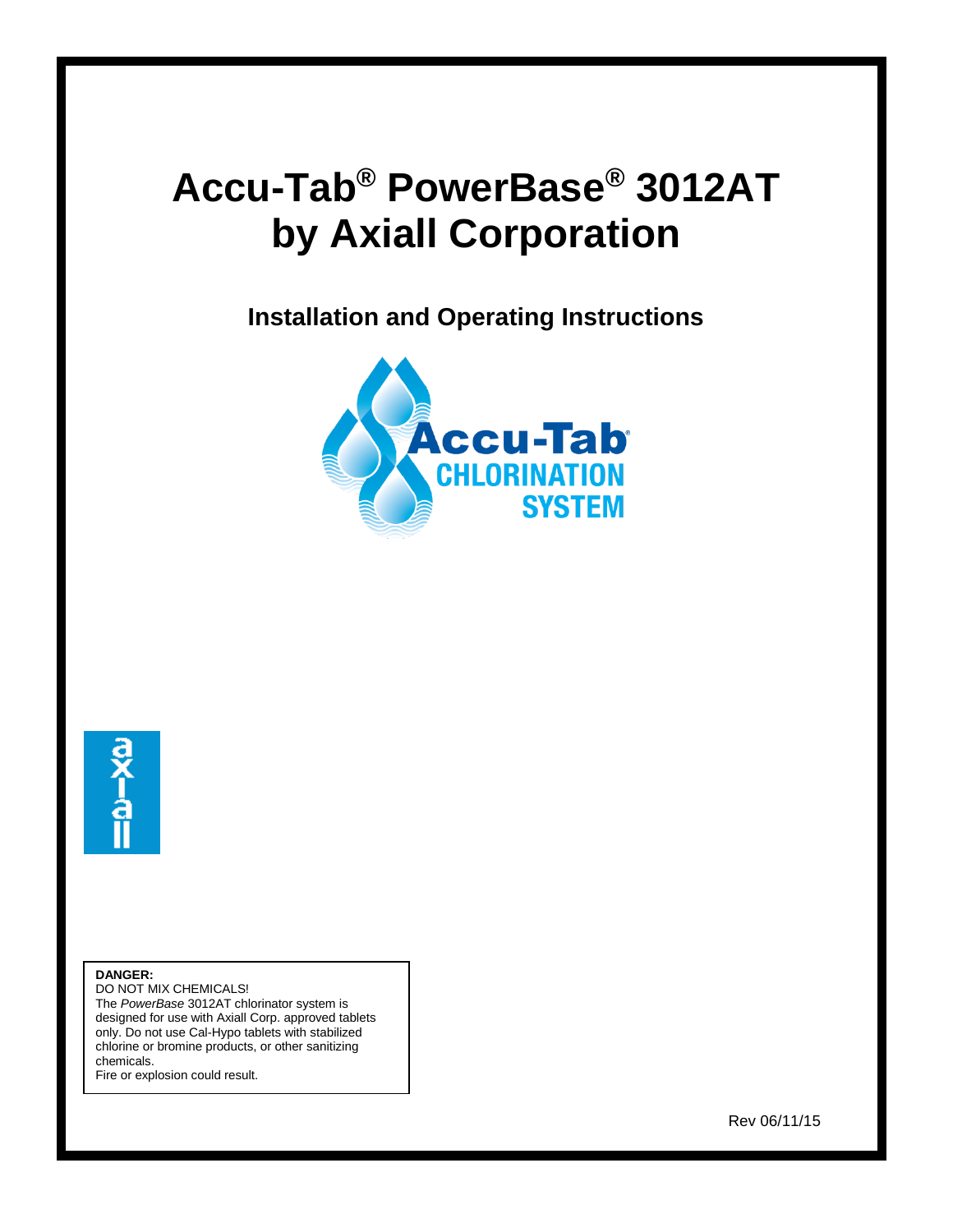#### **System Description**

The ACCU-TAB® tablet chlorinator system incorporates an Axiall Corporation chlorinator, which is designed to utilize Axiall's ACCU-TAB® Blue SI calcium hypochlorite tablets. The chlorinator is mounted on an aluminum frame. Included in the system is an integrated, level controlled solution tank, which supplies a centrifugal pump. Using a manually adjusted valve and flow meter the amount of water through the chlorinator is controlled. This results in a constant and predictable rate of chlorine delivery. Additional water is supplied to the solution tank, with float level control, to assure the pump does not run dry.

Overflow protection is standard. Two additional level switches in the top area of the Solution Tank (4" apart) will flip a latching relay in the electrical box causing the pump to turn on/off as needed.

The chlorination system is designed for use ONLY with Axiall *Accu-Tab* Blue SI tablets utilizing the Axiall erosion feeder technology that erodes only the bottom layer of tablets on the sieve plate, while keeping tablets above the sieve plate dry and ready for use. Tablets other than Axiall *Accu-Tab* Blue SI tablets will have different delivery rates, resulting in improper chlorine delivery.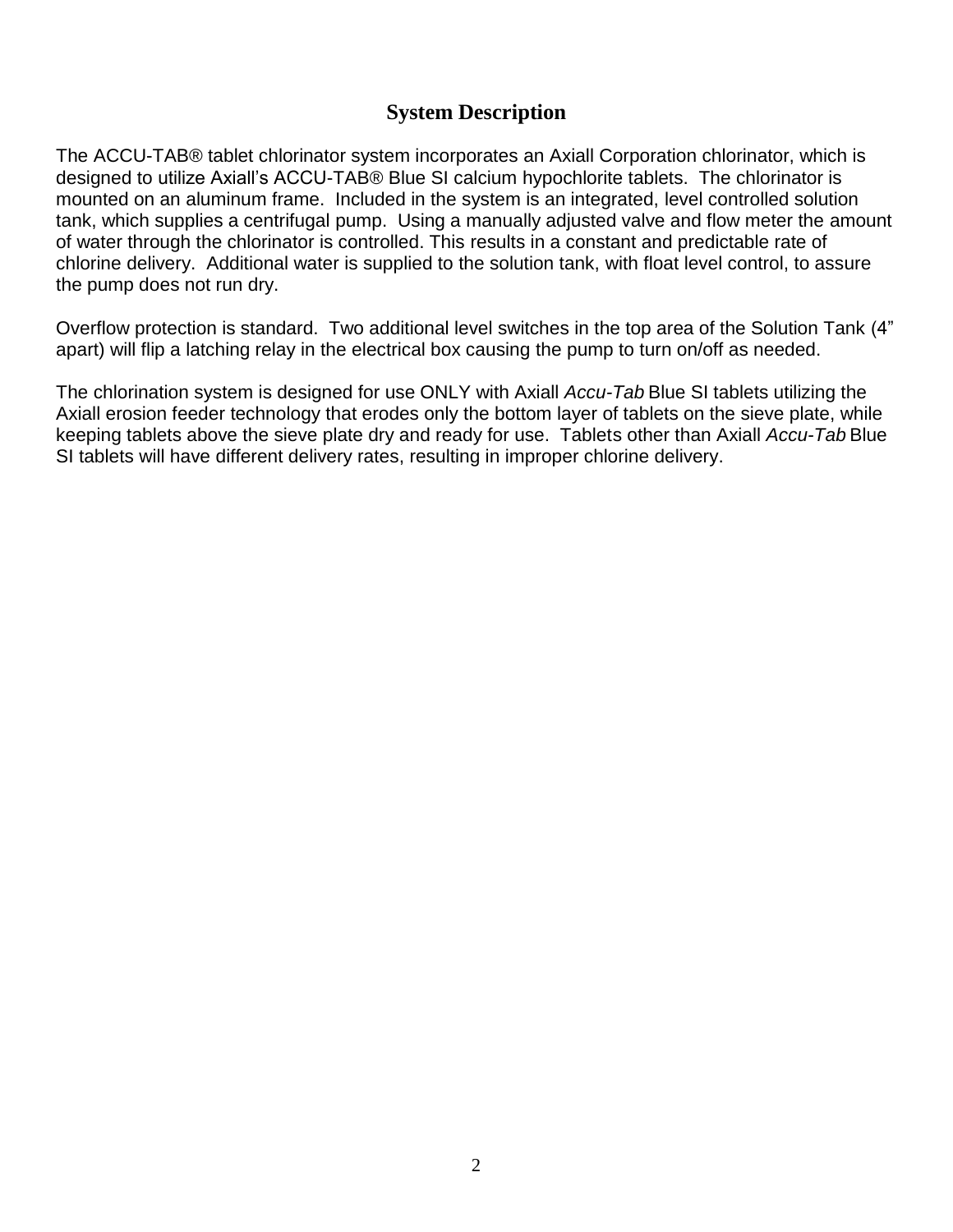### **Installation and Start-Up Instructions**

- 1. Uncrate, remove from pallet, and check for damage that may have occurred during shipping.
- 2. Locate Chlorination System in adequately ventilated area and on level ground. If system is in area subject to standing water, then system should be raised above standing water. Adjust leveling feet as necessary.



- 3. All systems are tested in full operation at the factory, however fittings may loosen during shipping. **Before Installing System,** hand-tighten all fittings on pipe unions.
- 4. Use 1-1/2" minimum piping (2" minimum Model 3140) on the chlorinator inlet and outlet piping to ensure ample supply of water. (Refer to the chart at the end of these instructions for the minimum required system supply water flow rate.) Use isolation valves at main system connections. A check valve MUST be installed on the discharge line from the chlorinator.





Inlet Cutlet

5. Connect cords to proper power source and controller source. Plugs are labeled.



6. Once the power and water input and output connections are in place, open isolation valves and check for leaks. Supply water will begin filling the tank through the float valve. This will automatically prime the pump. (Any air initially in the pump will vent into the solution tank through the blue prime line.)

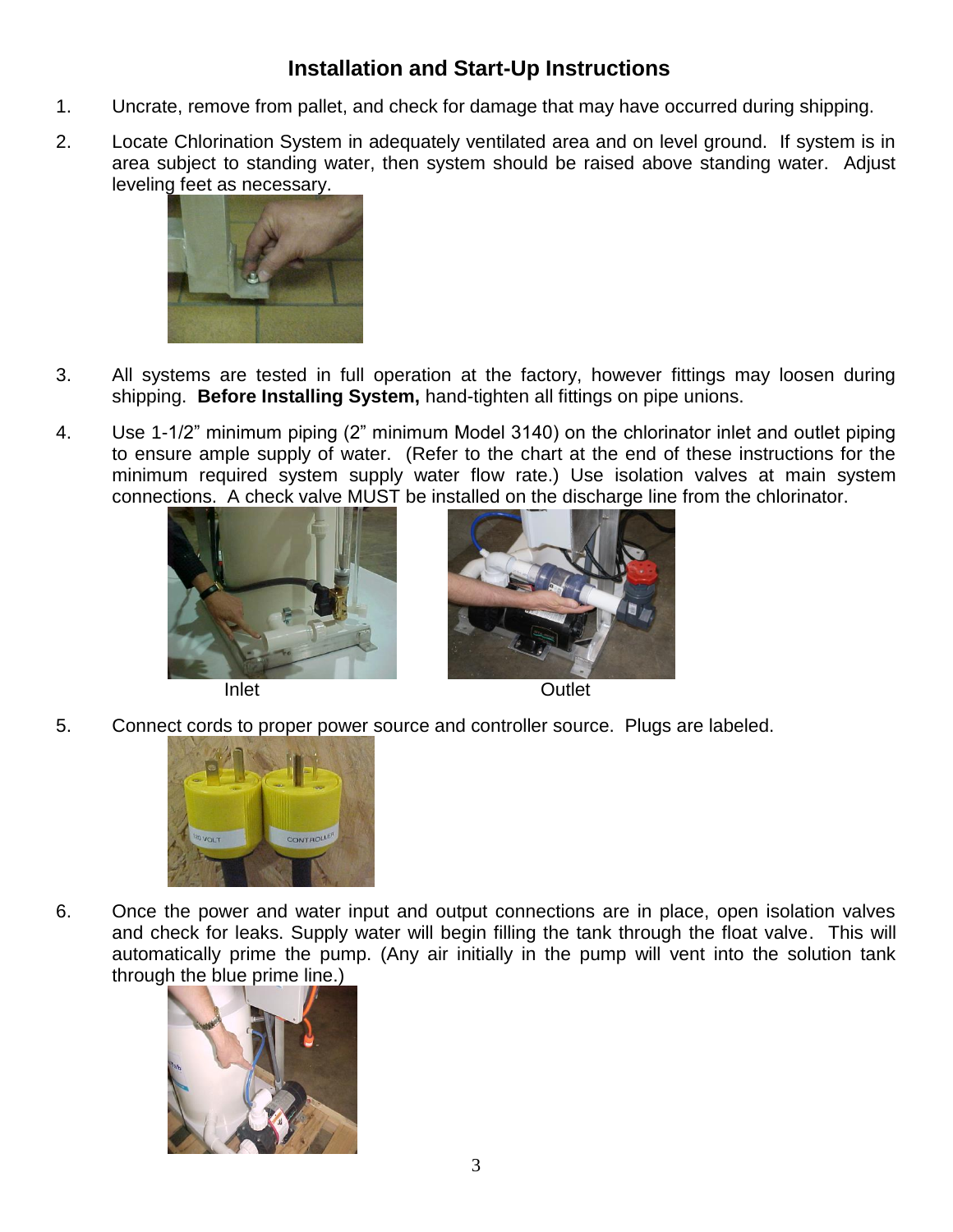- 7. Turn system on using the controller.
- 8. Open the pump discharge valve slightly to start water flow through system.



9. Open inlet valve and set to desired flow rate.



- 10. Slowly, and in small increments, continue to open the discharge valve, and adjust inlet valve as necessary to get desired inlet flow.
- 11. Make incremental changes to the discharge valve until the tank water level drops and stabilizes at approximately ¾ tank level.



- 12. Turn the system OFF and ON several times, allowing it to operate for several minutes each time. Check all connections for leaks, make sure the delivery pump suction always remains covered with water.
- 13. To begin chlorinating, remove the chlorinator lid and fill the Chlorinator with ACCU-TAB® Blue SI Tablets.
- 14. Check the system daily for leaks and proper operation of all components.
- 15. Adjust the flow rate through the chlorinator by adjusting the inlet valve.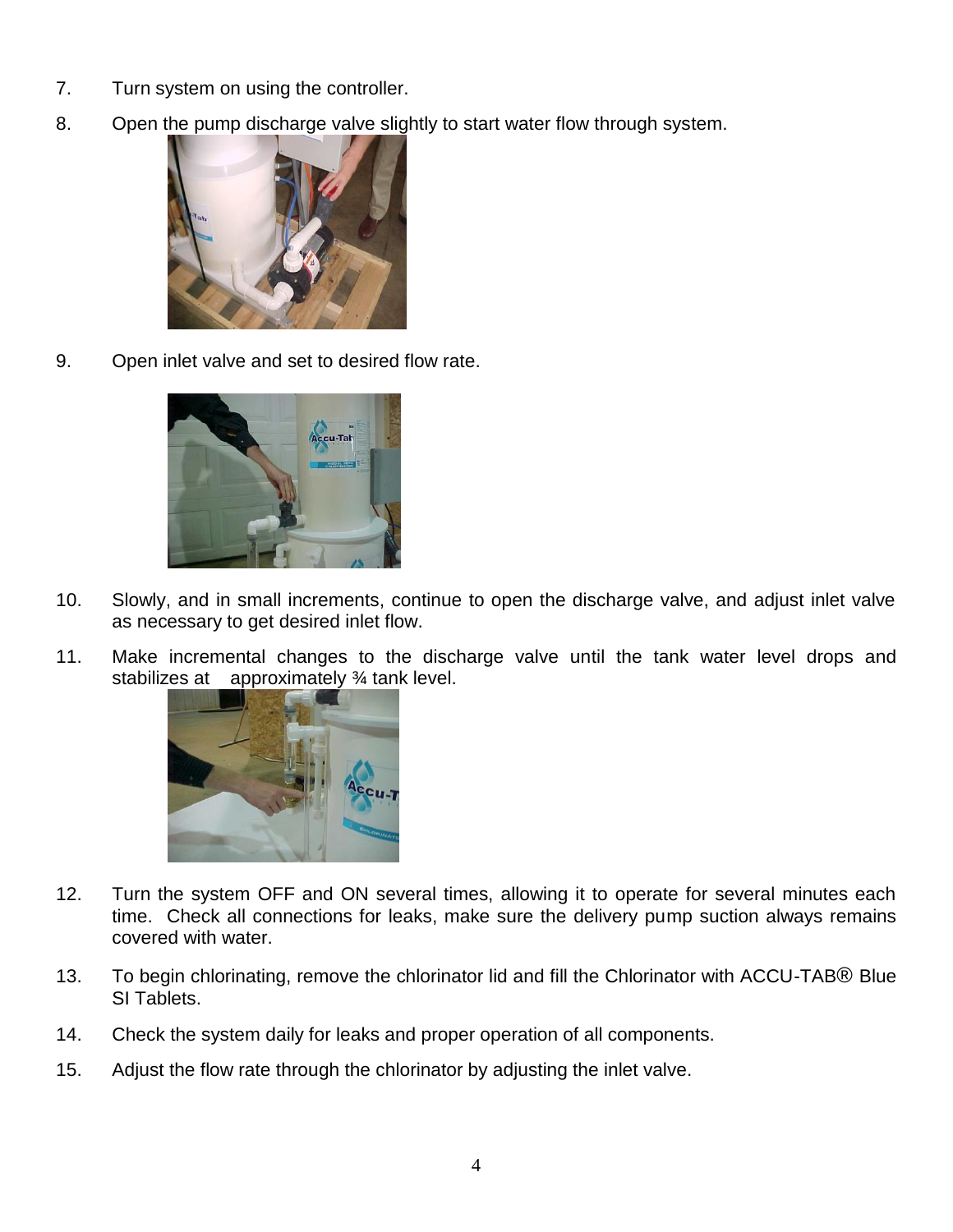#### **MINIMUM SUPPLY WATER FLOW REQUIREMENTS**

| Model   | Minimum supply flow, gpm |
|---------|--------------------------|
| 3012 AT | 15                       |
| 3070 AT | 30                       |
| 3140 AT | 60                       |



## Electrical Drawing Base System

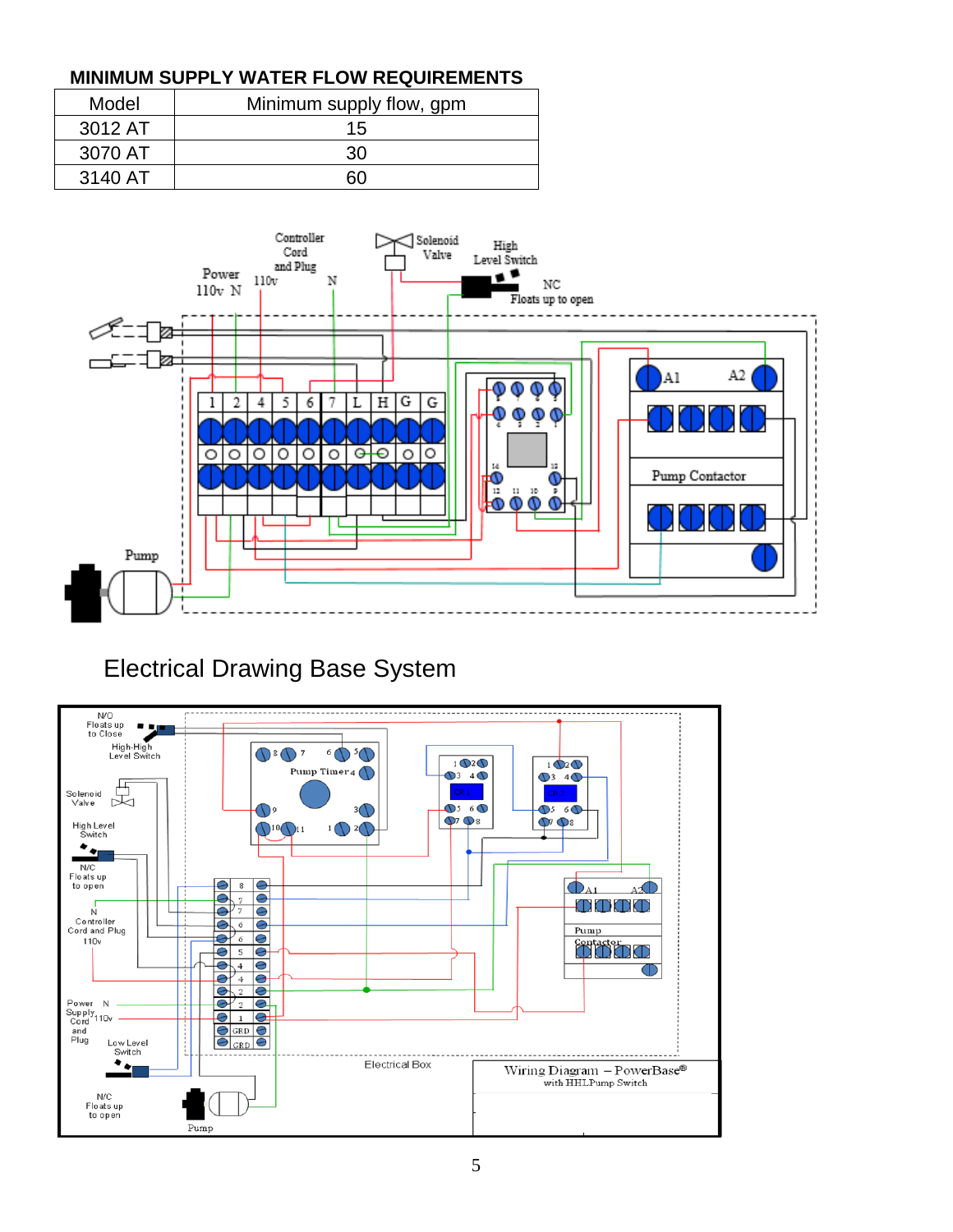## **Operating and Maintenance Instructions**

#### A. Solution Tank Leveling

#### **(Tank level runs low causing the pump to lose prime)**

This is caused by the pump moving more water than is fed to the system. This can lead to inconsistent chlorine residuals, and can lead to premature pump motor failure. Follow this procedure to adjust:

- 1. Slowly, and using small increments, close the pump discharge valve.
- 2. Make incremental changes to the discharge valve until the tank water level rises and stabilizes, and is approximately at  $\frac{1}{2}$  to  $\frac{3}{4}$  tank level.

#### **(Tank level runs high causing the solenoid to close)**

This is caused by either too high a flow through the chlorinator, or the discharge valve is closed too much. Follow the procedure to adjust:

- 1. Slowly, and using small increments, open the discharge valve.
- 2. Make incremental changes to the discharge valve until the tank water level drops and stabilizes, and is approximately at  $\frac{1}{2}$  to  $\frac{3}{4}$  tank level.
- 3. If level will not drop, begin reducing the water flow to the chlorinator. If this results in low chlorine residuals, contact PPG Technical Service at 800-245-2974 for assistance.

#### B. Cleaning the chlorination system

Over time, and depending on the pool water chemical characteristics, some calcium scale may build up in the system. Following procedure to clean:

- 1. Prepare 2 gallons of weak acid solution.
- 2. Open doors and windows for ventilation.
- 3. Reduce the tablet volume in the chlorinator by operating the system to deplete the tablets.
- 4. Physically remove any remaining tablets or pieces of tablets. Store in a safe manner (clean pail or surface).
- 5. Operate the system for 30 minutes to flush out all remaining chlorine solution, and hose down inside of chlorinator walls.
- 6. Shut down the system, and close isolation valve on line feeding the system
- 7. Pump tank level down to about ¾ tank if necessary to prevent system from overflowing while adding cleaning acid
- 8. Close the discharge isolation valve.
- 9. Turn system on using controller to start flow circulation through tank.
- 10.Very slowly and carefully pour the weak acid solution into chlorinator.

#### **CAUTION: AS ACID DISSOLVES SCALE, CARBON DIOXIDE WILL BE RELEASED, AND FOAMING WILL OCCUR. IF ANY CHLORINE WAS LEFT IN THE TANK OR CHLORINATOR, CHLORINE GAS MAY ALSO BE RELEASED.**

- 11.Operate for 10-15 minutes.
- 12.Open isolation valves on the inlet and discharge to the system.
- 13.Be prepared to handle some acid being discharged to the pool.
- 14.Operate for 30 minutes to flush system, and thoroughly wash out chlorinator with a hose.
- 15.Switch off.
- 16.Inspect for any debris in the chlorinator or tank, and remove if found.
- 17.Add tablets and restart system to resume chlorination.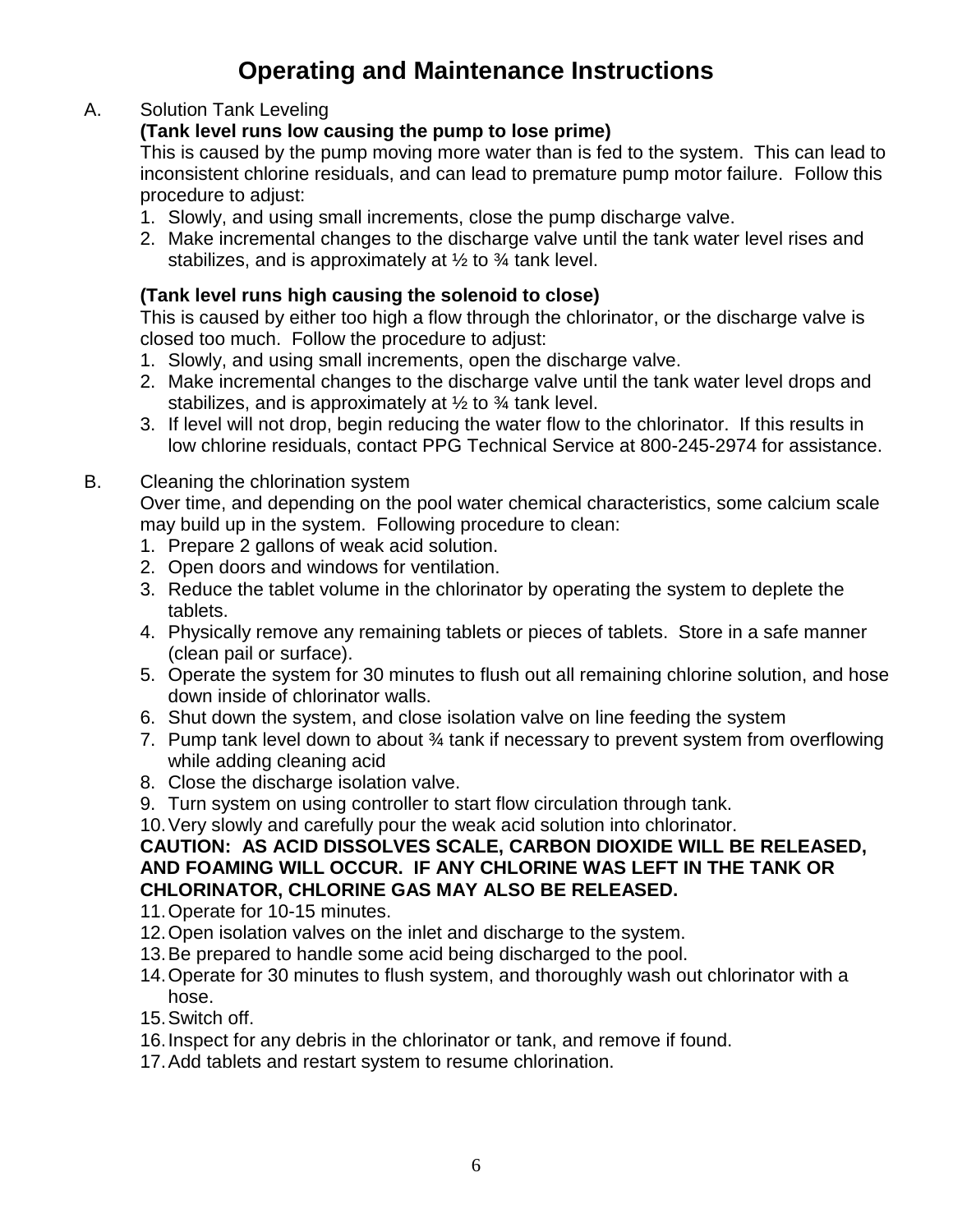## **Operating and Maintenance Instructions (Con't)**

- C. Cleaning the chlorination system
	- 1. Clean the system as outlined above once per year
	- 2. Float Valve must be free to move. Disassemble valve and clean.
	- 3. Disassemble Solenoid Valve and clean out debris and make sure small orifices are clear
	- 4. Disassemble Discharge Check Valve and soak in muriatic acid solution if necessary.

## **Operating Troubleshooting Guide**

- A. Tank fills and **continuously overflows** when system shuts down.
	- 1. Solenoid has failed
		- a. Shut inlet isolation valve to verify that it is the solenoid
		- b. Disassemble the solenoid to check for debris.
		- c. Reassemble the solenoid, and open isolation valve.
		- d. If overflowing continues, replace solenoid valve.
	- 2. Check valve has failed
		- 1. Shut outlet isolation valve to verify that it is the check valve.
		- 2. Disassemble the check valve to check for debris or scale.
		- 3. If scale is present, clean with a dilute acid solution.
		- 4. Reassemble the check valve, and open the isolation valve.
		- 5. If overflowing continues, replace check valve.
- B. Tank fills and **overflows slightly**, then stops.
	- 1. Level in the solution tank is too high during operation. Refer to "Solution Tank Leveling" in the "Operating and Maintenance Instructions" section of this manual.
- C. Tank continually runs low level/empty, causing pump to lose prime.
	- 1. Float Valve not operating properly
		- a. Remove solution tank lid and verify that float is free to move up/down.
		- b. If the float is in the up position, and cannot be freed, replace float valve.
	- 2. Inlet solenoid failure
		- a. Check flow rate on flow meter.
		- b. If no flow, then check for power to solenoid valve.
		- c. If no power to valve, check electrical system using electrical schematic.
		- d. If power to valve, close inlet isolation valve, disassemble the solenoid and check for debris.
		- e. If no debris, then solenoid is faulty.
		- f. Replace solenoid valve.
	- 3. Improper tank leveling
		- a. Refer to "Solution Tank Leveling" in the "Operating and Maintenance Instructions" section of this manual.
- D. Contact PPG Technical Service (800-245-2974) for assistance.